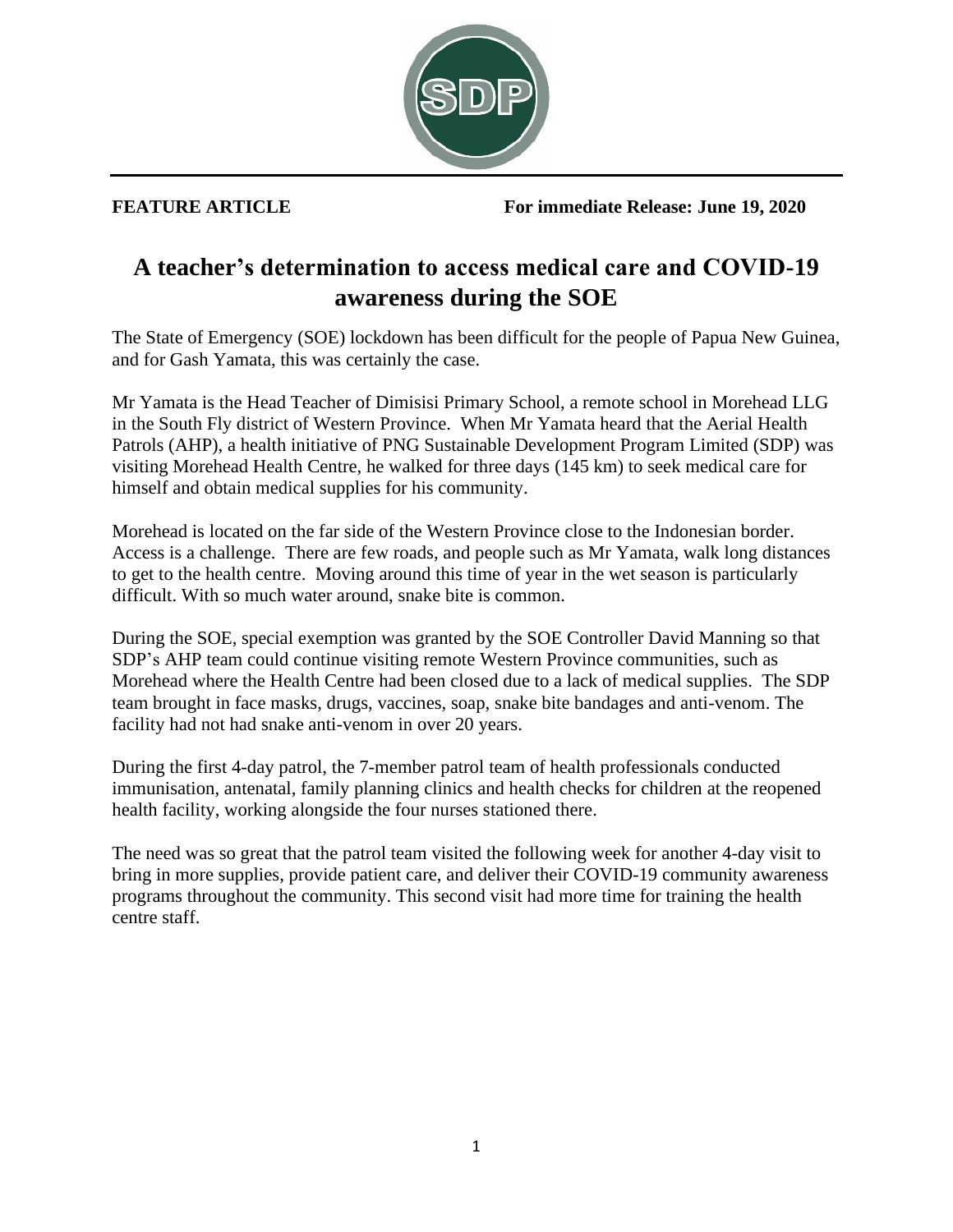

*AHP Patrol Manager, Maggy Mase giving awareness on COVID-19 in Morehead.*

It was during a COVID-19 awareness program that the SDP team met Mr Yamata.



*Mr Gash Yamata, Head Teacher of Dimisisi Primary School.*

"I walked for almost three days to get here. Dimisisi is very remote. The journey to Daru is even longer …. 221kms by foot and dinghy," said Mr Yamata.

He said during the COVID-19 emergency, it was even more difficult for Dimisisi healthcare workers to travel to the Morehead Health Centre for supplies and medical attention.

"Also, as a result of the lockdown, many people living along the border are struggling to find food. Seeking food is one of the main reasons people have continued to move across the border despite the SOE orders," he said.

Mr Yamata said he had heard about the travel restrictions and stayed home but made his trip to the Morehead Health Centre because he needed urgent medical attention.

"I want to thank the SDP-AHP team for coming to

Morehead and for giving this very important COVID-19 awareness program for my community. You have made it very clear to us about the preventative measures we can take to avoid this deadly disease," said Mr Yamata.

"The basic hand washing technique demonstrated, and the instructions given about social distancing is very important, thank you. I will be able to take this important awareness back to my people in Dimisisi."